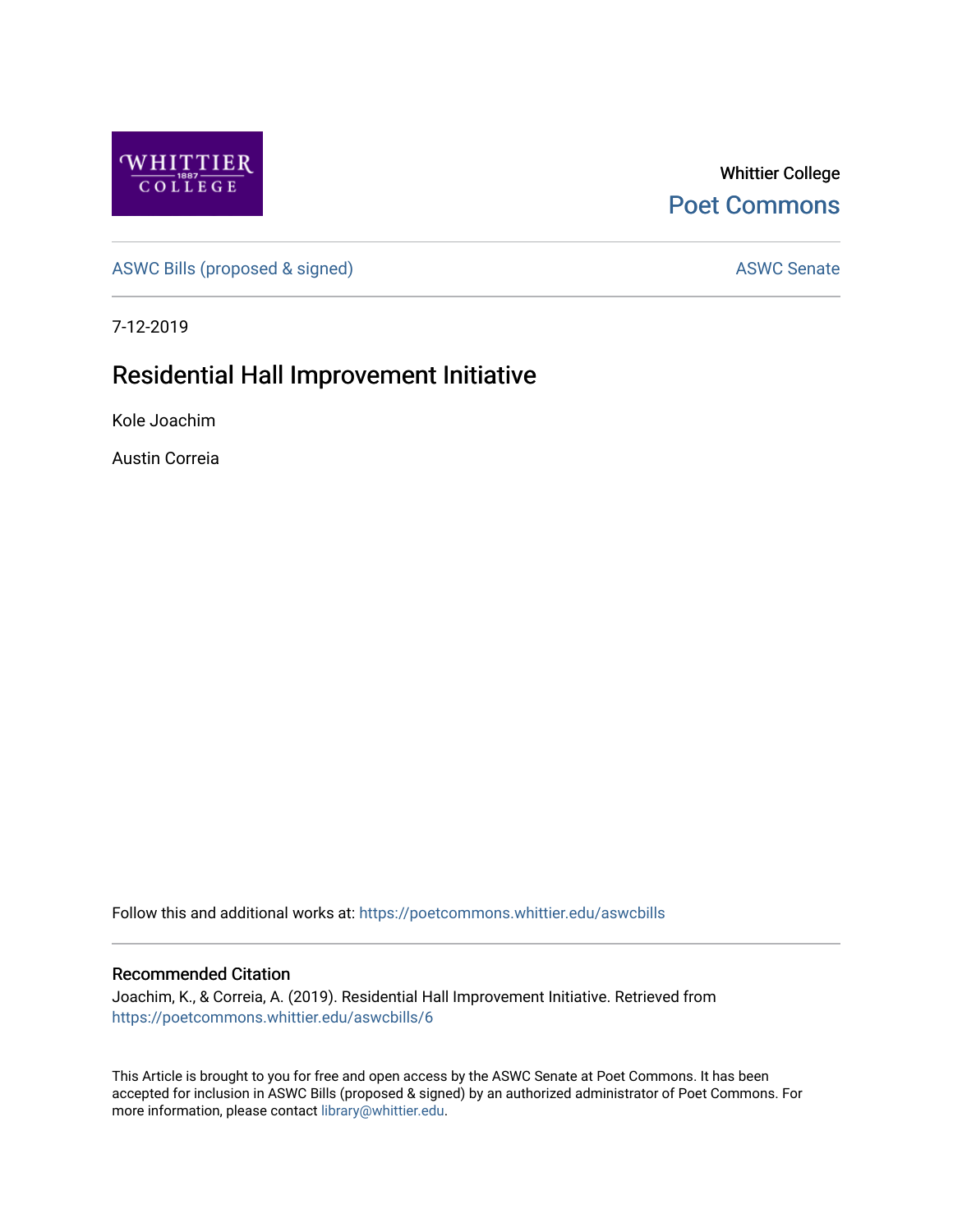

## **Residential Hall Improvement Initiative**

Senator Joachim, Senator Correia

WHEREAS, the ASWC Senate Mission Statement states the importance of promoting the best interests of students, and

WHEREAS, 50% of Whittier College students reside in on-campus housing, and

WHEREAS, Whittier College describes residential communities as crucial to the student experience, defining it as, "a whole new definition of 'family' and 'home'" within the residential halls, and

WHEREAS, the ASWC Senate possesses a Reserve Account designated for campus improvement projects, and

LET IT BE RESOLVED, the ASWC Senate will contribute \$30,000 from the Reserve Account towards the betterment of residential halls on campus, and

LET IT FURTHER BE RESOLVED, the ASWC Senate contribute an additional \$10,000 from the Reserve Account to the Campbell residence hall for renovations in partnership with Kaplan International, and

LET IT FURTHER BE RESOLVED, a coalition formed at the discretion of the Residential Hall Representative be responsible for the allocation of the budget, and

LET IT FURTHER BE RESOLVED, the coalition present a finalized budget to the ASWC Senate by the fourth Senate meeting of the Spring 2019 semester, and

<sup>1</sup> https://www.whittier.edu/reslife